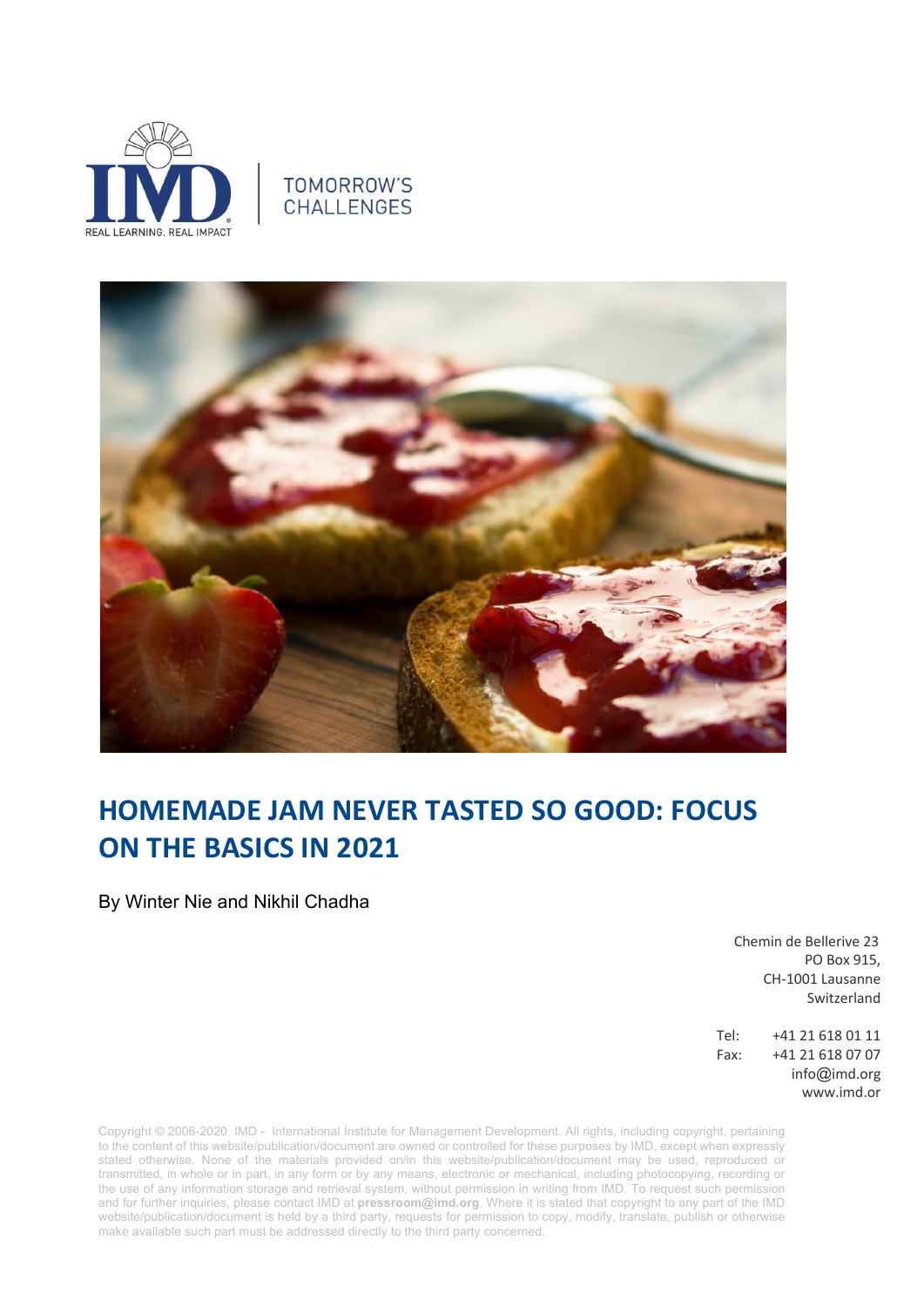*The pandemic has compelled many to leap into the unknown to find solutions, but companies should focus first on mastering their everyday recipes and fixing the "controllables".*

Rewind to late February 2020, Brad walks into his boss's office and finds him distraught. His boss reveals the big dilemma that lies ahead. COVID-19 is rapidly spreading across most of Europe, impacting the company's most important markets and supply lines.

As the pandemic evolved in all geographies, thousands of companies like EVERLINK (Brad's employer) and entire industries struggled with unprecedented disruption and a sudden drop in business activity. What could they do to survive?

Fast forward to today and we know now that, in response to high uncertainty, many flocked to the lure of transformation, tearing up the home recipe book and searching for game-changing innovations to squeeze out an advantage.

But did they miss a trick? Companies that succeed over the long term tend to have one thing in common: they stay focused – first and foremost – on getting the basics right and fine-tuning the "controllables".

Instead of hunting out an exotic conserve in a boutique deli, they concentrate on perfecting their own homemade jam by finding the right balance of the simplest ingredients that they have available in their kitchen and garden.

Rather than rushing to reimagine your business model, take a second look at these four fundamental concepts to ensure your homemade jam makes the grade in 2021.

1. **Fine-tune the flavor and recipe: know your customers better thanks to digital**. The old adage to know our customers well still holds. Nothing new there. The apparent limitation of reduced physical proximity to customers in the post-COVID world can be more than counterbalanced through digital. Tracking the changing needs, wants, trends and patterns of consumers is vital. Digital tools such as SalesForce.com and interfaces through configurators, apps and sensor-based digital technology have given us the unique opportunity to capture customer insights effectively, drawing inferences remotely through smart analytics. This helps build even more intimacy with customers through tailored solutions and services that cater to their specific behaviors, needs and wants. The faster speed at which we can capture these insights is also helping us gain valuable time to develop countermeasures and pivots in times of crises.

For example, a leading commercial bank meets its customers' needs from start to finish by taking new orders via chat bots and anticipating caller intent based on ANI, customer context and engagement history. Enhanced authentication using biometrics (voice, face,

Copyright © 2006-2020 IMD - International Institute for Management Development. All rights, including copyright, pertaining to the content of this website/publication/document are owned or controlled for these purposes by IMD, except when expressly stated otherwise. None of the materials provided on/in this website/publication/document may be used, reproduced or transmitted, in whole or in part, in any form or by any means, electronic or mechanical, including photocopying, recording or the use of any information storage and retrieval system, without permission in writing from IMD. To request such permission and for further inquiries, please contact IMD at **pressroom@imd.org**. Where it is stated that copyright to any part of the IMD website/publication/document is held by a third party, requests for permission to copy, modify, translate, publish or otherwise make available such part must be addressed directly to the third party concerned.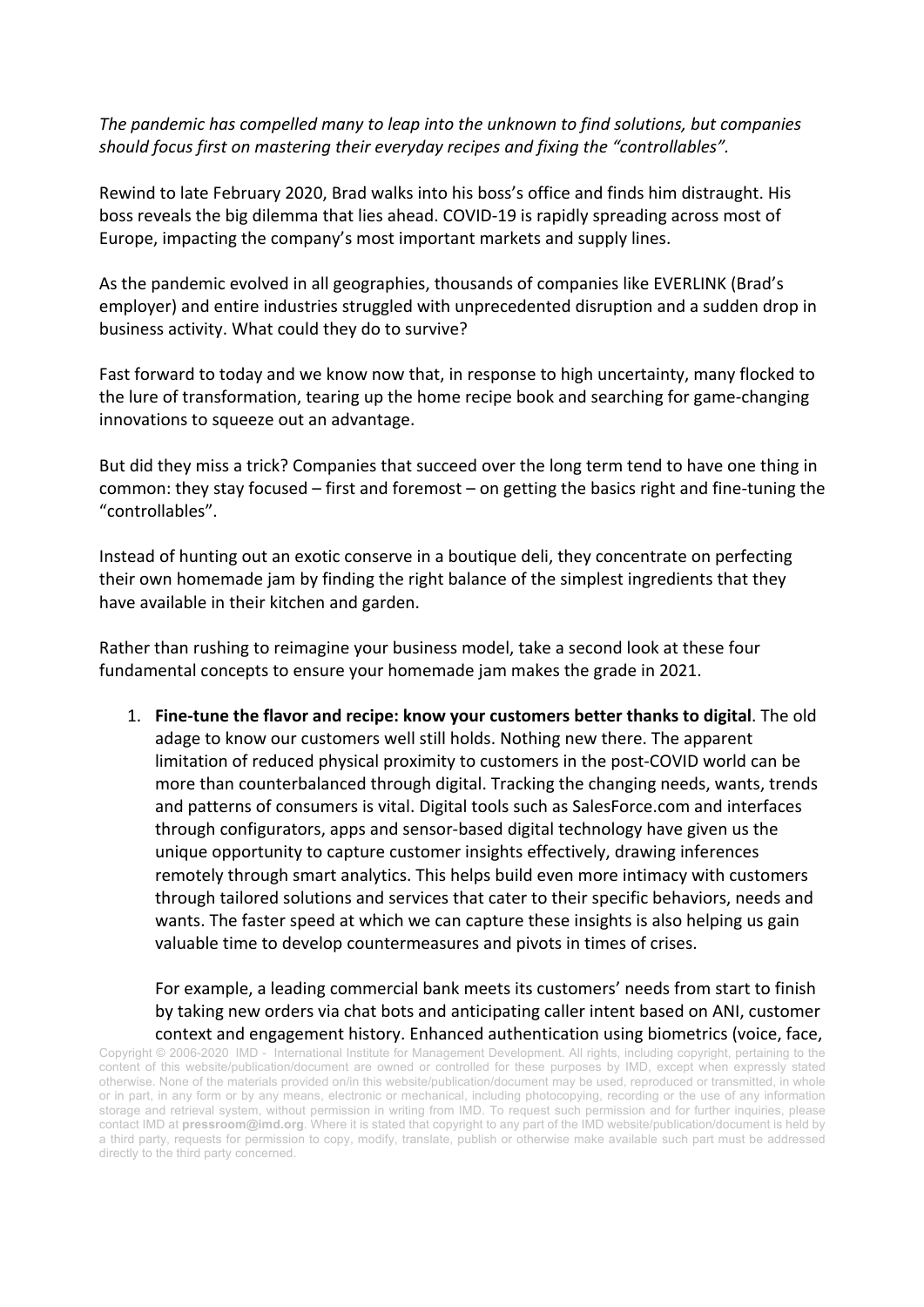touch tone) and call characteristics (geolocation, etc.) helps the bank identify and validate callers while AI-driven guidance and feedback fuels all-important customer service for routine issues.

- 2. **Upgrade your utensils and stove: use digital tools to improve processes.** Process mining using tools such as CELONIS, SAP and other ERP based plug-ins, and insights through integrated PLM tools**,** including those from Dassault systems and PTC, allow us to build end-to-end transparency for the most important processes and products. This capability means we can design solutions and services more effectively and identify ways to make processes leaner and faster for customers, continually synchronizing their needs with supply chains.
- 3. **Build a high-performance kitchen: focus on developing great teams and hiring great people.** Companies with the best people and teams win. In the post-COVID world, the success of these teams will depend largely on the ability of leaders to keep employees motivated and engaged while most continue to work remotely from home. It is also essential to ensure we attract people whose personal purpose matches the organization's purpose to create a win-win recipe that has a greater chance of success in the long run. Embracing tools such as Zoom, Microsoft Teams and Skype help us connect internally, while Slack and Miro and Trello facilitate better collaboration with both customers and internal teams.

The pandemic has not only hastened the adoption of digital but also highlighted the **importance of greater empowerment and decision rights closer to customers and at lower levels of organizations**. For example, in Four Seasons and Ritz Carlton hotels, customer-facing staff have decision rights on dollar limits up to a few thousand to provide customers with a superior experience, not only if they have had an issue but to go the extra mile when needed. Supermarkets that ran out of stock during lockdowns have now empowered staff to make nimbler decisions to cater for changes in local demand. By reviewing and incorporating relevant governance guidelines, policies and authorization tables, companies can embed new frameworks that foster greater agility and empowerment in the way employees operate. This too can be done remotely.

4. **Nurture the garden: be a good corporate citizen.** Strong companies focus on their ability to take care of their people, their families and local communities. This differentiates the best from the good. Consider offering benefits such as memberships to local childcare programs, training for remote working or access to mindfulness programs. Companies can also encourage employees to contribute to community initiatives, embedding this in local authority tables so local management can contribute effectively.

Copyright © 2006-2020 IMD - International Institute for Management Development. All rights, including copyright, pertaining to the content of this website/publication/document are owned or controlled for these purposes by IMD, except when expressly stated otherwise. None of the materials provided on/in this website/publication/document may be used, reproduced or transmitted, in whole or in part, in any form or by any means, electronic or mechanical, including photocopying, recording or the use of any information storage and retrieval system, without permission in writing from IMD. To request such permission and for further inquiries, please contact IMD at **pressroom@imd.org**. Where it is stated that copyright to any part of the IMD website/publication/document is held by a third party, requests for permission to copy, modify, translate, publish or otherwise make available such part must be addressed directly to the third party concerned.